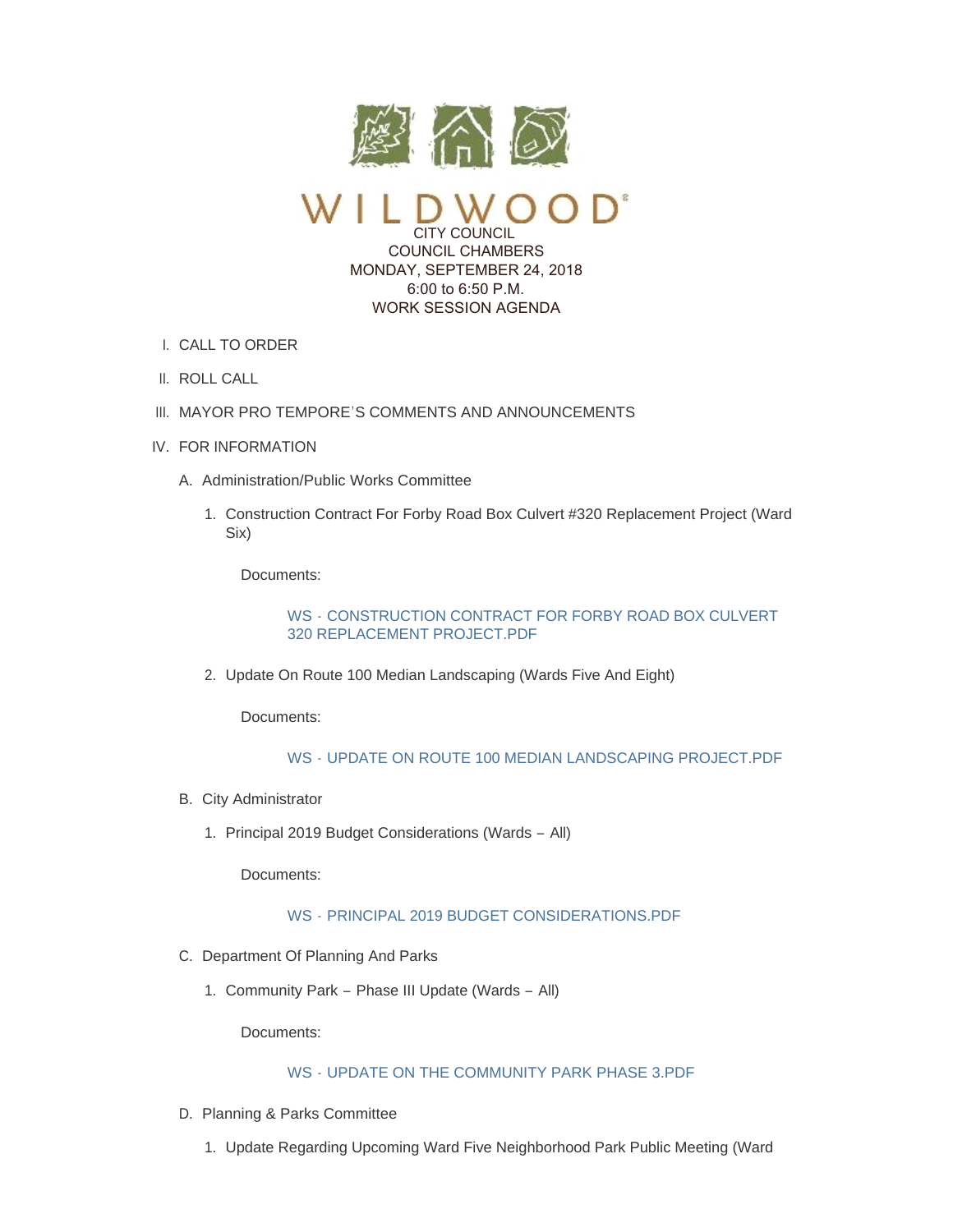Five)

Documents:

### WS - [WARD FIVE NEIGHBORHOOD PARK.PDF](https://www.cityofwildwood.com/AgendaCenter/ViewFile/Item/17249?fileID=24418)

2. Update Report On Facility Reservations, Event Registrations, And Ongoing And Long-Term Maintenance Costs For Parks And Trail Facilities (Wards – All)

Documents:

## WS- [UPDATE ON FACILITY RESERVATIONS, EVENT REGISTRATIONS](https://www.cityofwildwood.com/AgendaCenter/ViewFile/Item/17203?fileID=24419)  AND LONG TERM MAINTENANCE COSTS.PDF

3. Update On Parks And Recreation Action Plan (Wards - All)

Documents:

#### WS - [PARKS AND RECREATION UPDATE.PDF](https://www.cityofwildwood.com/AgendaCenter/ViewFile/Item/17204?fileID=24420)

4. Consultant Proposal To Update The City's Outdoor Lighting Requirements (Wards -All)

Documents:

# WS - [OUTDOOR LIGHTING REQUIREMENTS.PDF](https://www.cityofwildwood.com/AgendaCenter/ViewFile/Item/17205?fileID=24421)

- E. Planning & Zoning Commission
	- 1. Status Sheet From September 17, 2018 Meeting (Wards All)
- F. Rural Internet Access Committee
	- 1. Rural Internet Access Update (Wards All)

Documents:

# WS - [RURAL INTERNET.PDF](https://www.cityofwildwood.com/AgendaCenter/ViewFile/Item/17209?fileID=24422)

G. Construction Project Update (Wards - All)

Documents:

# [CONSTRUCTION PROJECT UPDATE 9-17-2018.PDF](https://www.cityofwildwood.com/AgendaCenter/ViewFile/Item/17254?fileID=24412)

- V. FOR ACTION
	- A. Board Of Public Safety
		- 1. Citizens Committee Deer Overpopulation (Wards All)

Documents: